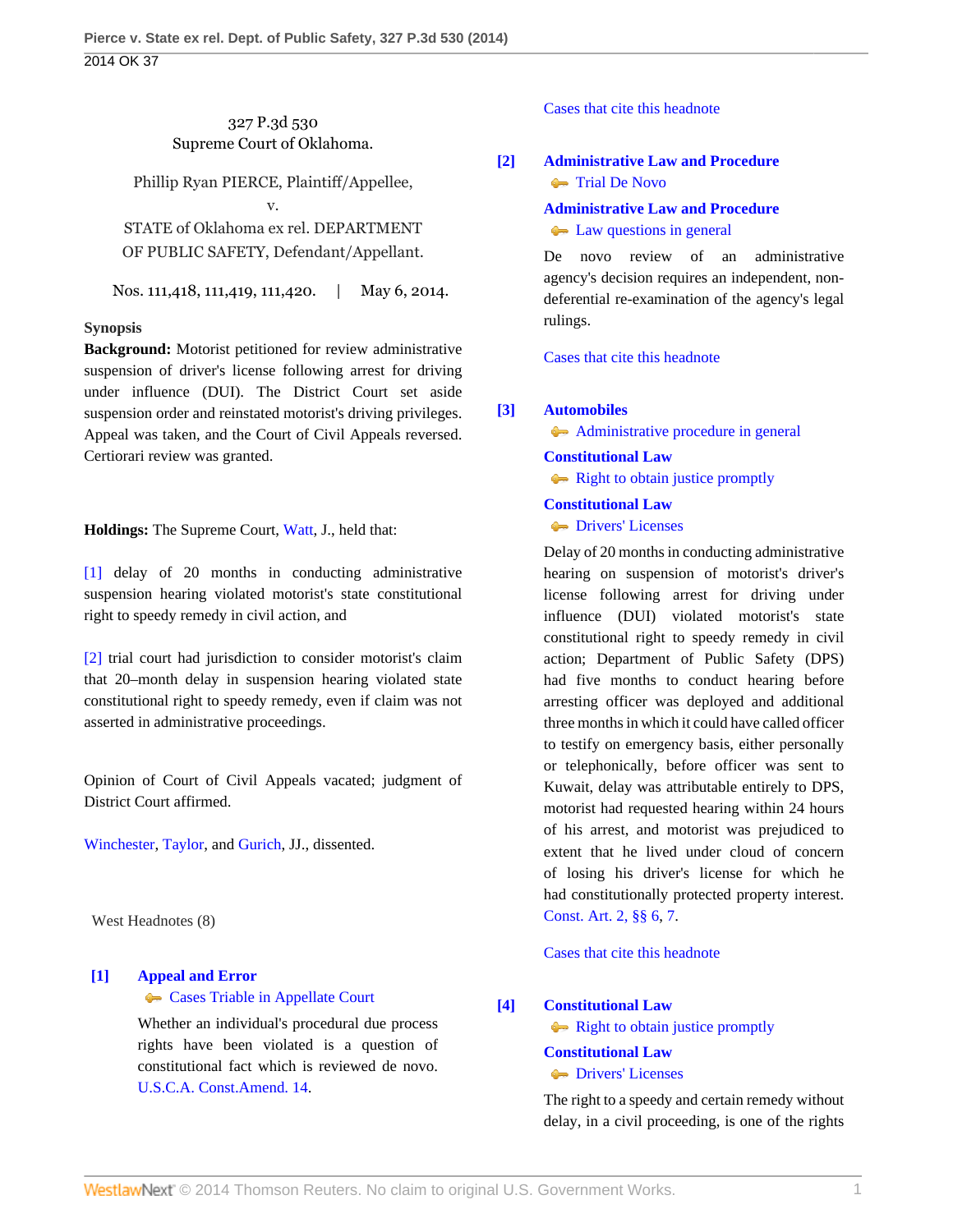enjoyed by Oklahoma citizens, including drivers having a recognized property interest in the license that allows them to travel freely through the utilization of an automotive vehicle. [Const.](http://www.westlaw.com/Link/Document/FullText?findType=L&pubNum=1000165&cite=OKCNART2S6&originatingDoc=Ia4a8df28d5ee11e39488c8f438320c70&refType=LQ&originationContext=document&vr=3.0&rs=cblt1.0&transitionType=DocumentItem&contextData=(sc.Search)) [Art. 2, § 6](http://www.westlaw.com/Link/Document/FullText?findType=L&pubNum=1000165&cite=OKCNART2S6&originatingDoc=Ia4a8df28d5ee11e39488c8f438320c70&refType=LQ&originationContext=document&vr=3.0&rs=cblt1.0&transitionType=DocumentItem&contextData=(sc.Search)).

[Cases that cite this headnote](http://www.westlaw.com/Link/RelatedInformation/DocHeadnoteLink?docGuid=Ia4a8df28d5ee11e39488c8f438320c70&headnoteId=203333421000420140720080755&originationContext=document&vr=3.0&rs=cblt1.0&transitionType=CitingReferences&contextData=(sc.Search))

### <span id="page-1-1"></span>**[\[5\]](#page-3-2) [Constitutional Law](http://www.westlaw.com/Browse/Home/KeyNumber/92/View.html?docGuid=Ia4a8df28d5ee11e39488c8f438320c70&originationContext=document&vr=3.0&rs=cblt1.0&transitionType=DocumentItem&contextData=(sc.Search))**

### [Right to obtain justice promptly](http://www.westlaw.com/Browse/Home/KeyNumber/92k2323/View.html?docGuid=Ia4a8df28d5ee11e39488c8f438320c70&originationContext=document&vr=3.0&rs=cblt1.0&transitionType=DocumentItem&contextData=(sc.Search))

In determining whether an individual suffered a deprivation of his state constitutional right to a speedy hearing in a civil proceeding, the court considers four factors: 1) the length of the delay; 2) the reason for the delay; 3) the party's assertion of the right; and 4) the prejudice to the party occasioned by the delay. [Const. Art. 2, § 6](http://www.westlaw.com/Link/Document/FullText?findType=L&pubNum=1000165&cite=OKCNART2S6&originatingDoc=Ia4a8df28d5ee11e39488c8f438320c70&refType=LQ&originationContext=document&vr=3.0&rs=cblt1.0&transitionType=DocumentItem&contextData=(sc.Search)).

#### [Cases that cite this headnote](http://www.westlaw.com/Link/RelatedInformation/DocHeadnoteLink?docGuid=Ia4a8df28d5ee11e39488c8f438320c70&headnoteId=203333421000520140720080755&originationContext=document&vr=3.0&rs=cblt1.0&transitionType=CitingReferences&contextData=(sc.Search))

#### <span id="page-1-0"></span>**[\[6\]](#page-3-3) [Automobiles](http://www.westlaw.com/Browse/Home/KeyNumber/48A/View.html?docGuid=Ia4a8df28d5ee11e39488c8f438320c70&originationContext=document&vr=3.0&rs=cblt1.0&transitionType=DocumentItem&contextData=(sc.Search))**

### [Judicial Remedies and Review in General](http://www.westlaw.com/Browse/Home/KeyNumber/48Ak144.2(2)/View.html?docGuid=Ia4a8df28d5ee11e39488c8f438320c70&originationContext=document&vr=3.0&rs=cblt1.0&transitionType=DocumentItem&contextData=(sc.Search))

On motorist's appeal from administrative suspension of driver's license, trial court had jurisdiction to consider whether 20-month delay in suspension hearing violated motorist's state constitutional right to speedy remedy, even if claim was not asserted in administrative proceedings, where motorist had requested administrative hearing less than 24 hours after arrest for driving under influence (DUI), and nothing in statute governing scope of administrative suspension hearing provided for Commissioner of Public Safety or designated hearing officer to hear constitutional challenges. [Const. Art. 2, § 6;](http://www.westlaw.com/Link/Document/FullText?findType=L&pubNum=1000165&cite=OKCNART2S6&originatingDoc=Ia4a8df28d5ee11e39488c8f438320c70&refType=LQ&originationContext=document&vr=3.0&rs=cblt1.0&transitionType=DocumentItem&contextData=(sc.Search)) [47 Okl.St.Ann. § 754\(F\).](http://www.westlaw.com/Link/Document/FullText?findType=L&pubNum=1000165&cite=OKSTT47S754&originatingDoc=Ia4a8df28d5ee11e39488c8f438320c70&refType=LQ&originationContext=document&vr=3.0&rs=cblt1.0&transitionType=DocumentItem&contextData=(sc.Search))

[Cases that cite this headnote](http://www.westlaw.com/Link/RelatedInformation/DocHeadnoteLink?docGuid=Ia4a8df28d5ee11e39488c8f438320c70&headnoteId=203333421000620140720080755&originationContext=document&vr=3.0&rs=cblt1.0&transitionType=CitingReferences&contextData=(sc.Search))

#### <span id="page-1-2"></span>**[\[7\]](#page-3-4) [Constitutional Law](http://www.westlaw.com/Browse/Home/KeyNumber/92/View.html?docGuid=Ia4a8df28d5ee11e39488c8f438320c70&originationContext=document&vr=3.0&rs=cblt1.0&transitionType=DocumentItem&contextData=(sc.Search))**

• [Right to obtain justice promptly](http://www.westlaw.com/Browse/Home/KeyNumber/92k2323/View.html?docGuid=Ia4a8df28d5ee11e39488c8f438320c70&originationContext=document&vr=3.0&rs=cblt1.0&transitionType=DocumentItem&contextData=(sc.Search))

#### **[Trial](http://www.westlaw.com/Browse/Home/KeyNumber/388/View.html?docGuid=Ia4a8df28d5ee11e39488c8f438320c70&originationContext=document&vr=3.0&rs=cblt1.0&transitionType=DocumentItem&contextData=(sc.Search))**

### • [Time or term of court for trial](http://www.westlaw.com/Browse/Home/KeyNumber/388k5/View.html?docGuid=Ia4a8df28d5ee11e39488c8f438320c70&originationContext=document&vr=3.0&rs=cblt1.0&transitionType=DocumentItem&contextData=(sc.Search))

Generally, the law will make an assertion for a speedy trial in a civil action if the party is incarcerated. [Const. Art. 2, § 6.](http://www.westlaw.com/Link/Document/FullText?findType=L&pubNum=1000165&cite=OKCNART2S6&originatingDoc=Ia4a8df28d5ee11e39488c8f438320c70&refType=LQ&originationContext=document&vr=3.0&rs=cblt1.0&transitionType=DocumentItem&contextData=(sc.Search))

[Cases that cite this headnote](http://www.westlaw.com/Link/RelatedInformation/DocHeadnoteLink?docGuid=Ia4a8df28d5ee11e39488c8f438320c70&headnoteId=203333421000720140720080755&originationContext=document&vr=3.0&rs=cblt1.0&transitionType=CitingReferences&contextData=(sc.Search))

### <span id="page-1-3"></span>**[\[8\]](#page-4-0) [Constitutional Law](http://www.westlaw.com/Browse/Home/KeyNumber/92/View.html?docGuid=Ia4a8df28d5ee11e39488c8f438320c70&originationContext=document&vr=3.0&rs=cblt1.0&transitionType=DocumentItem&contextData=(sc.Search))**

[Relationship to other constitutions](http://www.westlaw.com/Browse/Home/KeyNumber/92k3847/View.html?docGuid=Ia4a8df28d5ee11e39488c8f438320c70&originationContext=document&vr=3.0&rs=cblt1.0&transitionType=DocumentItem&contextData=(sc.Search))

Oklahoma's Due Process Clause is coextensive with its federal counterpart and may, in some situations, afford greater due process protections than its federal counterpart. [U.S.C.A.](http://www.westlaw.com/Link/Document/FullText?findType=L&pubNum=1000546&cite=USCOAMENDXIV&originatingDoc=Ia4a8df28d5ee11e39488c8f438320c70&refType=LQ&originationContext=document&vr=3.0&rs=cblt1.0&transitionType=DocumentItem&contextData=(sc.Search)) [Const.Amend. 14;](http://www.westlaw.com/Link/Document/FullText?findType=L&pubNum=1000546&cite=USCOAMENDXIV&originatingDoc=Ia4a8df28d5ee11e39488c8f438320c70&refType=LQ&originationContext=document&vr=3.0&rs=cblt1.0&transitionType=DocumentItem&contextData=(sc.Search)) [Const. Art. 2, § 7](http://www.westlaw.com/Link/Document/FullText?findType=L&pubNum=1000165&cite=OKCNART2S7&originatingDoc=Ia4a8df28d5ee11e39488c8f438320c70&refType=LQ&originationContext=document&vr=3.0&rs=cblt1.0&transitionType=DocumentItem&contextData=(sc.Search)).

[Cases that cite this headnote](http://www.westlaw.com/Link/RelatedInformation/DocHeadnoteLink?docGuid=Ia4a8df28d5ee11e39488c8f438320c70&headnoteId=203333421000820140720080755&originationContext=document&vr=3.0&rs=cblt1.0&transitionType=CitingReferences&contextData=(sc.Search))

# **\*531 CERTIORARI TO THE COURT OF CIVIL APPEALS, DIVISION IV.**

¶ 0 The plaintiff/appellee, Phillip Ryan Pierce (Pierce/ driver), appealed the suspension of his driver's license by the defendant/appellant, State of Oklahoma ex rel. Department of Public Safety (State/Department), in an administrative proceeding for driving under the influence (DUI). Pierce alleged that the Department's delay of a revocation hearing for a period of approximately twenty (20) months violated his right to a speedy trial under the [Okla. Const. art. 2,](http://www.westlaw.com/Link/Document/FullText?findType=L&pubNum=1000165&cite=OKCNART2S6&originatingDoc=Ia4a8df28d5ee11e39488c8f438320c70&refType=LQ&originationContext=document&vr=3.0&rs=cblt1.0&transitionType=DocumentItem&contextData=(sc.Search)) [§ 6](http://www.westlaw.com/Link/Document/FullText?findType=L&pubNum=1000165&cite=OKCNART2S6&originatingDoc=Ia4a8df28d5ee11e39488c8f438320c70&refType=LQ&originationContext=document&vr=3.0&rs=cblt1.0&transitionType=DocumentItem&contextData=(sc.Search)). The trial court agreed, setting aside the revocation order and reinstating Pierce's driving privileges. A divided Court of Civil Appeals reversed. Although expressing its concern related to the inordinate delay in the proceedings, the appellate court determined that Pierce had not asserted his right to a speedy resolution of his cause, was not prejudiced by the postponement, and that the Department did not abuse its discretion in waiting almost two years to finalize the charges in the cause. Here, the driver lived under the cloud of a pending revocation proceeding for approximately twenty (20) months. Knowing that its complaining witness was scheduled to be deployed to serve his country, the Department intentionally postponed the proceeding and did not schedule a hearing to allow the driver to be heard either on the merits or on the delay. The Department took these actions although the arresting officer would have been available for a hearing during the five (5) months and, on an emergency basis, for three (3) additional months preceding his deployment and delayed the hearing for more than a month after the officer returned stateside. These delays occurred despite the driver's timely request for a hearing. Under these unique facts, we hold that the driver's right to a speedy hearing, guaranteed by the [Okla. Const. art. 2, § 6,](http://www.westlaw.com/Link/Document/FullText?findType=L&pubNum=1000165&cite=OKCNART2S6&originatingDoc=Ia4a8df28d5ee11e39488c8f438320c70&refType=LQ&originationContext=document&vr=3.0&rs=cblt1.0&transitionType=DocumentItem&contextData=(sc.Search)) was violated and order reinstatement of his driving privileges.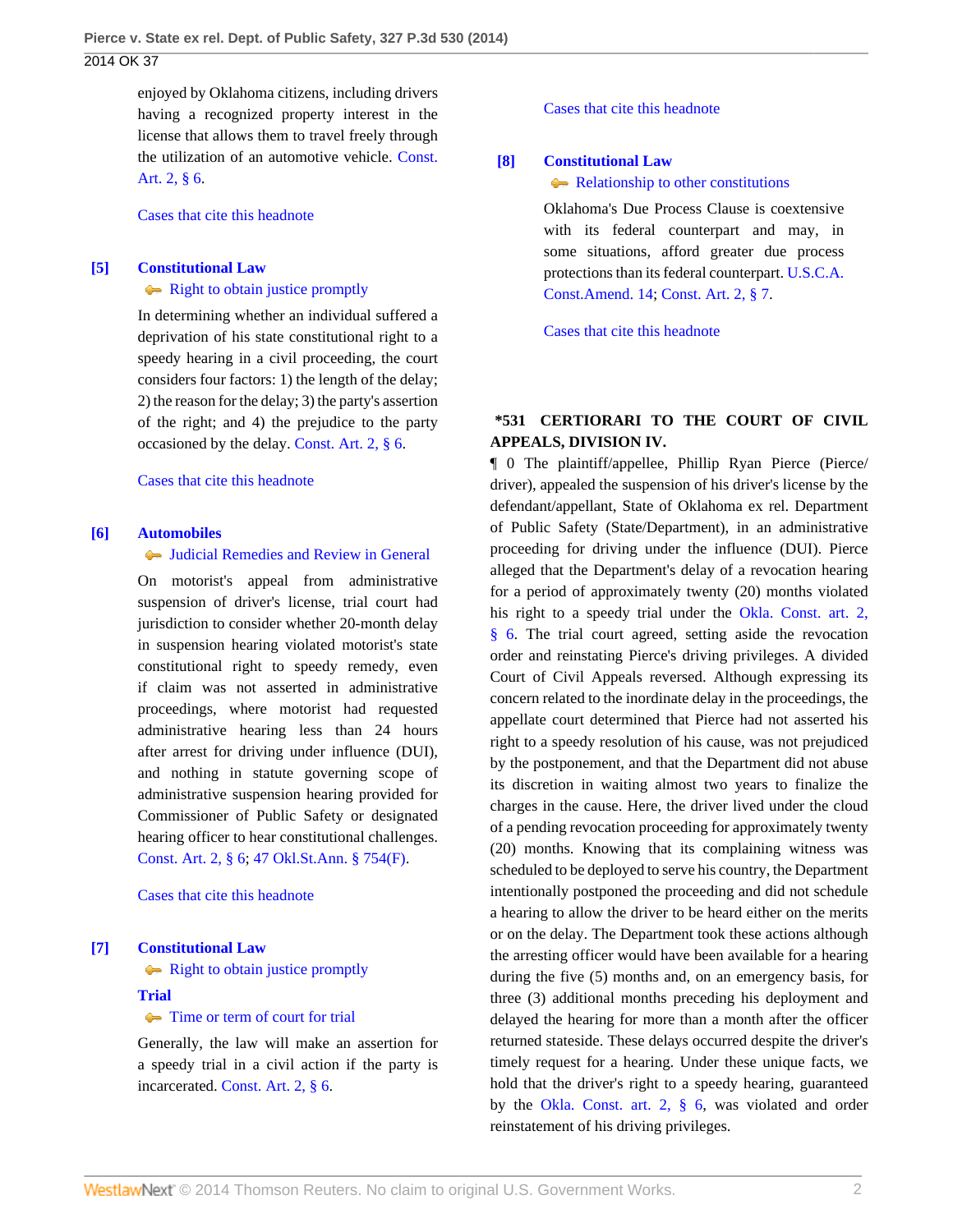# **COURT OF CIVIL APPEALS OPINION VACATED; TRIAL COURT AFFIRMED.**

### **Attorneys and Law Firms**

[Barry K. Roberts,](http://www.westlaw.com/Link/Document/FullText?findType=h&pubNum=176284&cite=0286689401&originatingDoc=Ia4a8df28d5ee11e39488c8f438320c70&refType=RQ&originationContext=document&vr=3.0&rs=cblt1.0&transitionType=DocumentItem&contextData=(sc.Search)) Norman, Oklahoma, [Dave Stockwell](http://www.westlaw.com/Link/Document/FullText?findType=h&pubNum=176284&cite=0197759801&originatingDoc=Ia4a8df28d5ee11e39488c8f438320c70&refType=RQ&originationContext=document&vr=3.0&rs=cblt1.0&transitionType=DocumentItem&contextData=(sc.Search)), Stockwell Law Offices, Norman, Oklahoma, for plaintiff/ appellee.

Brian Kieth Morton, Department of Public Safety, Assistant General Counsel, Oklahoma City, Oklahoma, for defendant/ appellant.

## **Opinion**

# [WATT,](http://www.westlaw.com/Link/Document/FullText?findType=h&pubNum=176284&cite=0176177301&originatingDoc=Ia4a8df28d5ee11e39488c8f438320c70&refType=RQ&originationContext=document&vr=3.0&rs=cblt1.0&transitionType=DocumentItem&contextData=(sc.Search)) J.:

 $\parallel$  [1](#page-5-0) Certiorari was granted to address a single issue.<sup>1</sup> Was the delay of approximately twenty months in scheduling a revocation hearing aimed at suspending the driving privileges of the plaintiff/appellee was a violation of the constitutional right to a speedy trial guaranteed by the [Okla. Const. art. 2,](http://www.westlaw.com/Link/Document/FullText?findType=L&pubNum=1000165&cite=OKCNART2S6&originatingDoc=Ia4a8df28d5ee11e39488c8f438320c70&refType=LQ&originationContext=document&vr=3.0&rs=cblt1.0&transitionType=DocumentItem&contextData=(sc.Search))  $§ 6?^2$  $§ 6?^2$  $§ 6?^2$ 

<span id="page-2-4"></span><span id="page-2-3"></span>**\*532** ¶ 2 The driver lived under the cloud of a pending revocation proceeding for some twenty (20) months. Knowing that its complaining witness was scheduled to be deployed to serve his country, the Department intentionally delayed a hearing, not only depriving the driver of being heard on the merits but also denying his opportunity to oppose the delay. It did so despite the fact that the arresting officer was available to testify for the five (5) months preceding deployment. He could also have been called to testify *via* subpoena, on an emergency basis for an additional, three ([3](#page-5-2)) months.  $3$  Once he returned from his assignment, the Department again was slow to docket the proceeding, waiting for more than a month after the officer returned stateside. The unwarranted delay to schedule an administrative proceeding occurred despite the driver's timely request for a hearing. We hold that, under the unique facts presented, the driver's right to a speedy hearing, guaranteed by the [Okla. Const. art. 2, § 6,](http://www.westlaw.com/Link/Document/FullText?findType=L&pubNum=1000165&cite=OKCNART2S6&originatingDoc=Ia4a8df28d5ee11e39488c8f438320c70&refType=LQ&originationContext=document&vr=3.0&rs=cblt1.0&transitionType=DocumentItem&contextData=(sc.Search)) was violated and order reinstatement of his driving privileges. administered field tests to detect intoxication. Pierce failed these tests and a blood sample was taken. Hewitt executed an arrest. **The following day, on November 1, 2010, Pierce filed a timely request for an administrative hearing to contest revocation of his driver's license.** [4](#page-5-3)

<span id="page-2-6"></span><span id="page-2-5"></span>¶ 4 For a period of approximately eight months following the driver's request for a hearing, Hewitt was in the United States. In April of that year, he was called to active duty as a member of the Oklahoma National Guard. Nevertheless, he was able to attend court in Cleveland County during this period. Furthermore, the arresting officer testified that he could have been available for a hearing on an emergency basis until he left the country in July 2011 for Kuwait.  $5$  Hewett was back in Cleveland County by April of 2012. However, **the administrative hearing, requested in November of 2010, did not take place until approximately twenty (20) months later on June 8, 2012.** At the conclusion of the hearing, Pierce's drivers' license was suspended for one-hundred-andeighty (180) days. Less than a week later, the driver appealed the revocation to the district court. [6](#page-5-5)

<span id="page-2-8"></span><span id="page-2-7"></span><span id="page-2-2"></span>**\*533** ¶ 5 The district court heard the matter on August 16, 2012. Although Pierce did not dispute the procedures or results of the tests and investigation, he did argue that his constitutional right to a speedy resolution of the cause, as guaranteed by the Okla. Const. art. 2,  $\S 6, \n7$  $\S 6, \n7$  was denied. The trial court agreed and reversed and vacated Pierce's driving prohibition, reinstating his drivers' license. Over a vigorous dissent, the majority of the Court of Civil Appeals reversed.

¶ 6 Pierce filed a petition for rehearing before the Court of Civil Appeals which was denied on December 13, 2013. Thereafter, the driver filed a timely petition for certiorari on January 2, 2014. The Department filed for an extension to respond thereto. The response was received on February 3rd to which Pierce replied on the 13th. The record was received from the Court of Civil Appeals on March 25, 2014. Certiorari was granted the same day.

#### **FACTS AND PROCEDURAL HISTORY**

¶ 3 On October 31, 2010, Pierce was stopped on suspicion of driving while intoxicated by a University of Oklahoma police officer, Sergeant Bishop. Bishop then contacted Officer Hewett (Hewett), who with the aide of another officer,

#### <span id="page-2-10"></span><span id="page-2-9"></span><span id="page-2-1"></span><span id="page-2-0"></span>**Constitutional issues are subject to** *de novo* **review.**

**[\[1\]](#page-0-1) [\[2\]](#page-0-2)** ¶ 7 Whether an individual's procedural due process rights have been violated is a question of constitutional fact which is reviewed *de novo.* [8](#page-6-1) *De novo* review requires an independent, non-deferential re-examination of the administrative agency's legal rulings.<sup>[9](#page-6-2)</sup>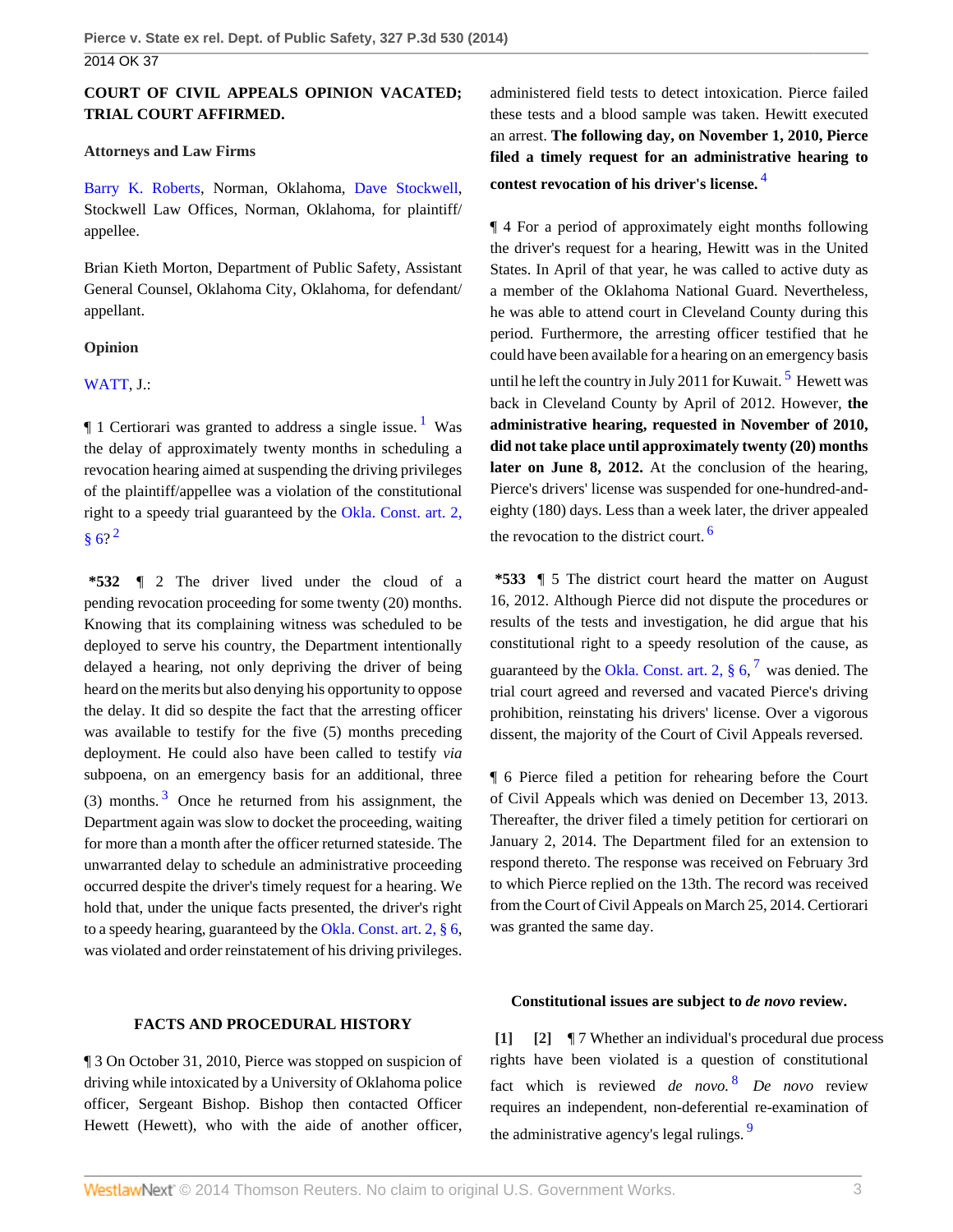<span id="page-3-6"></span><span id="page-3-5"></span><span id="page-3-2"></span><span id="page-3-1"></span><span id="page-3-0"></span>**[\[3\]](#page-0-0) [\[4\]](#page-0-3) [\[5\]](#page-1-1)** ¶ 8 The right to a speedy and certain remedy without delay, in a civil proceeding, is one of the rights enjoyed by Oklahoma citizens,  $\frac{10}{10}$  $\frac{10}{10}$  $\frac{10}{10}$  including drivers having a recognized property interest  $11$  in the license that allows them to travel freely through the utilization of an automotive vehicle. In determining whether Pierce suffered a deprivation of that right in this civil proceeding, we consider four factors: 1) the length of the delay; 2) the reason for the delay; 3) the party's assertion of the right; and 4) the prejudice to the party occasioned by the delay.<sup>[12](#page-6-5)</sup>

<span id="page-3-7"></span>**¶ 9 Under the unique facts presented, the twenty (20) month delay in scheduling an administrative hearing violated the driver's right to a speedy trial guaranteed by the [Okla. Const. art. 2, § 6.](http://www.westlaw.com/Link/Document/FullText?findType=L&pubNum=1000165&cite=OKCNART2S6&originatingDoc=Ia4a8df28d5ee11e39488c8f438320c70&refType=LQ&originationContext=document&vr=3.0&rs=cblt1.0&transitionType=DocumentItem&contextData=(sc.Search))**

**¶ 10 a) The Department had a sufficient period of time, between five and eight months, to either present the arresting officer to testify or to secure his testimony in some other appropriate manner.**

¶ 11 The Department asserts that its delay of some twenty (20) months in scheduling a revocation proceeding in the instant cause is justified, largely on an argument that its complaining witness was unavailable. Pierce points out that for a minimum of five (5) months following his being detained, the arresting officer was easily available to testify in a proceeding in Cleveland County and could have been made available, on an emergency basis, for the following three months.  $\frac{13}{13}$  $\frac{13}{13}$  $\frac{13}{13}$  In an alternative argument, the Department insists that budgetary and personnel matters kept it from setting Pierce's revocation hearing at an earlier date. The Department's arguments are unconvincing.

¶ 12 The most troubling factor in this cause is the one that the trial court recognized, **\*534** a delay of some twenty (20) months when, for a period of some eight (8) months, the Department's witness was available and able to testify either in person or telephonically. Originally, the Department blamed the delay on budget cuts, limited personnel, and the number of DUI's being filed.  $14$  This argument makes the Department's assertion that the delay was "totally ... due to the unavailability of the witness" less than convincing.  $15$ 

# **¶ 13 b) The delay in scheduling of an administrative hearing rests entirely with the Department.**

¶ 14 All the facts indicate that the driver acted in a timely fashion from the date of his arrest until the time of filing for certiorari to have this matter resolved at the first opportunity. However, the Department, on February 8, 2011, **three months before the arresting officer actually left the United States and two months after the Department received the results of Pierce's blood tests,** asked the arresting officer to compile a list of cases which needed to be postponed because he would be the testifying witness. In so doing, the Department advised the arresting officer's supervisor that **the appeal to the district court might be heard three months in the future.** [16](#page-6-9) Clearly, at least in this case, if the Department had acted promptly in hearing the matter, *i.e.* by filing the cause shortly after having received the blood level evidence, absence of the arresting officer for appeal purposes would have presented **no problem as this would have afforded the Department a minimum of five (5) months and a maximum of eight (8) months to complete the appeal.**

<span id="page-3-12"></span><span id="page-3-11"></span>¶ 15 **The ultimate responsibility for the delay was the Department's deliberate action \*535 in postponing the cause.** Such a delay weighs heavily against the governmental entity responsible for the same.  $17$  This matter could have been resolved during a time period when the arresting officer was available to appear in person. Even were that not so, the arresting officer's testimony could have been preserved in some appropriate manner or he could have appeared telephonically. Therefore, under the facts presented, the delay between arrest and the administrative hearing was unreasonable.

<span id="page-3-8"></span>**¶ 16 c) Pierce's failure to assert the right to a speedy trial prior to review before the district court did not prohibit that tribunal, or this Court, from reviewing a constitutional challenge on appeal which is vested with strong public policy concerns for the state and for drivers.**

<span id="page-3-10"></span><span id="page-3-9"></span><span id="page-3-4"></span><span id="page-3-3"></span>**[\[6\]](#page-1-0) [\[7\]](#page-1-2)** ¶ 17 The Department insists that the trial court was without jurisdiction to hear the speedy trial argument as it was not presented in the initial hearing in the administrative process. Pierce argues that he had no obligation to raise the claim as the law makes the assertion for him. Although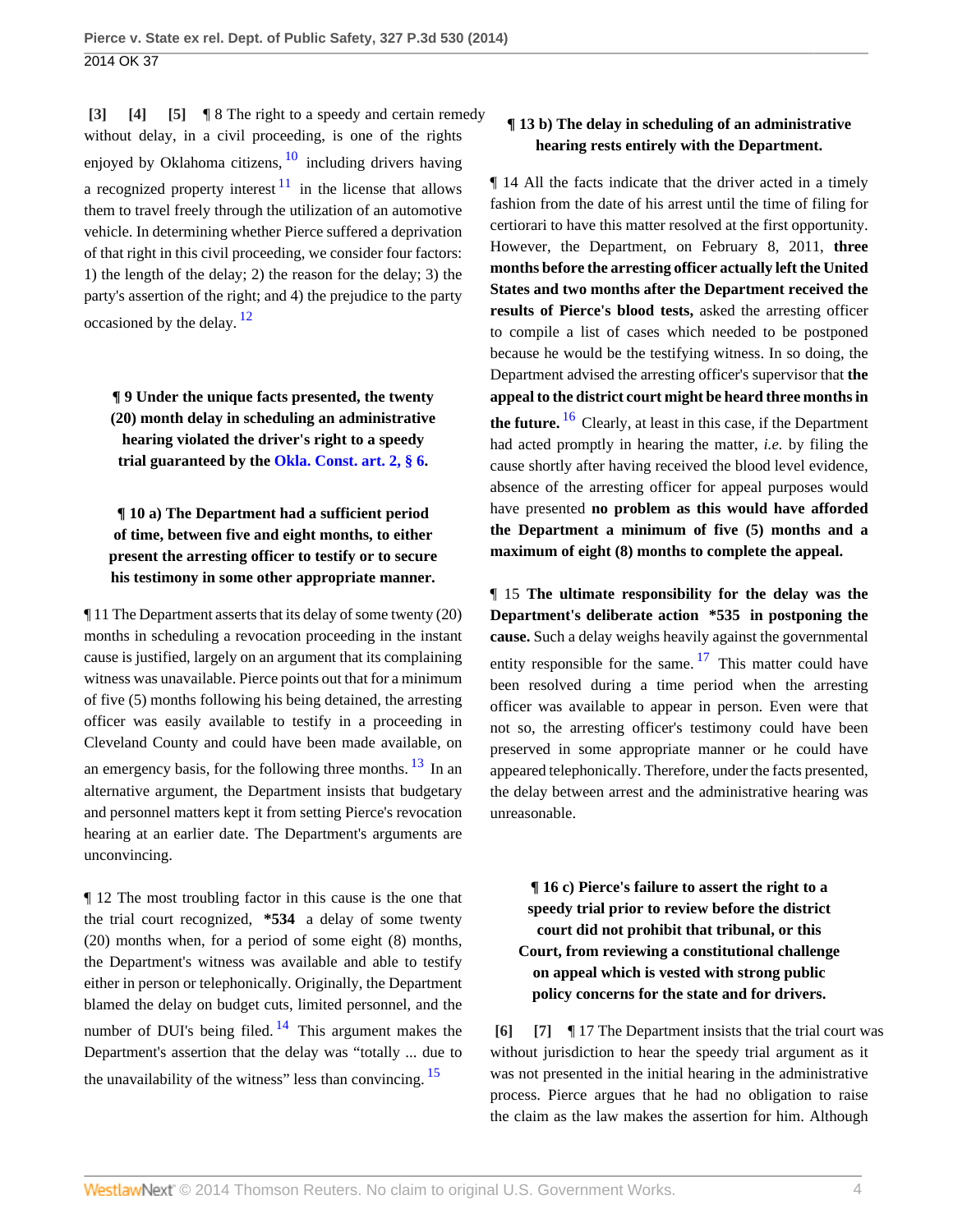<span id="page-4-2"></span>the driver's underlying argument is not appropriate here,  $18$ we agree with Pierce that the trial court had jurisdiction to determine the speedy trial claim. The failure to specifically assert the right can make it difficult to prove a denial of a speedy trial.  $\frac{19}{19}$  $\frac{19}{19}$  $\frac{19}{19}$  Nevertheless, it is unquestioned that Pierce requested an administrative hearing less than twenty-four (24) hours after he was arrested. Furthermore, we agree with Pierce that it would have been appropriate for the trial court to have heard and determined the speedy trial issue, while the arresting officer was in the United States and before he was deployed to Kuwait.

<span id="page-4-4"></span><span id="page-4-3"></span>|| 18 Title 47 O.S.[20](#page-6-13)11  $\frac{1}{9}$  754(F).<sup>20</sup> outlines the scope of the hearing by either the Commissioner of Public Safety or a designated hearing officer. Nothing in the statute provides for the Commissioner of Public Safety or the designated hearing officer to hear constitutional challenges. Furthermore, it has long been recognized that public interest issues may be considered on appeal upon a theory not presented to the trial court. [21](#page-7-0) **\*536** Most certainly, the right to a speedy and certain remedy without delay, in a civil proceeding, is one of the rights enjoyed by the citizens of Oklahoma.  $^{22}$  $^{22}$  $^{22}$  This Court has also determined that a person's claim to a driver's license is indeed a protected property interest entitled to application of due process standards.  $^{23}$  $^{23}$  $^{23}$  No doubt, the interest of the states in depriving drunk drivers of permission to continue operating an automobile is particularly strong.  $24$ 

<span id="page-4-6"></span>¶ 19 Finally, there is a strong public interest in ensuring that drunk drivers are not on our highways and byways and that drivers are afforded constitutional protections to ensure that their property interests, in the form of drivers' licenses, are honored. We determine the trial court had authority to address the deprivation issue as presented in the form of an argument encasing the issue of deprivation of the right to a speedy trial.

# **¶ 20 d) Undoubtedly, the driver suffered some prejudice simply because the state of his driving privileges, though not revoked, remained in limbo for almost two years.**

¶ 21 The Department insists that, because Pierce did not testify or present any "direct" evidence of prejudice, his speedy trial claim must fail. Conversely, Pierce argues that living under the cloud of concern that he was in danger of losing a property interest and having his driving privileges revoked was, in itself, evidence of prejudice. Although this <span id="page-4-1"></span>may not be the most clear case of delay causing prejudice, under the facts presented, the potential loss of a property interest is sufficient to meet this prong of the four-part test of deprivation of the right to a speedy trial.

¶ 22 The delay here was neither minimal nor reasonable. The delay, no element of which was under the control of the driver, spanned almost two  $(2)$  years. <sup>[25](#page-7-4)</sup> The Department had a sufficient time between the arrest and the date its material witness would be unavailable to either hold the hearing or preserve the arresting officer's testimony. The failure to hold a timely hearing most certainly contravened the Legislature's intent that these matters be handled in a timely manner. [26](#page-7-5)

### <span id="page-4-13"></span><span id="page-4-12"></span><span id="page-4-10"></span><span id="page-4-9"></span><span id="page-4-8"></span>**CONCLUSION**

<span id="page-4-11"></span><span id="page-4-5"></span><span id="page-4-0"></span>**[\[8\]](#page-1-3)** ¶ 23 Minimum standards of due process [27](#page-7-6) require administrative proceedings **\*537** that may directly and adversely affect legally protected interests be preceded by notice calculated to provide knowledge of the exercise of adjudicative power and a meaningful opportunity to be heard.  $28$  Delay without motive may be insufficient to demonstrate a deprivation of due process. [29](#page-7-8) However, in and of itself, delay can result in a due process denial.  $30$ Fundamental notions of justice, fair play, and decency are offended when actual prejudice is demonstrated from an unreasonable delay.<sup>[31](#page-7-10)</sup>

<span id="page-4-18"></span><span id="page-4-17"></span><span id="page-4-16"></span><span id="page-4-15"></span><span id="page-4-14"></span><span id="page-4-7"></span>¶ 24 Research reveals that the resolution of the question presented is largely governed by the facts of the cause. [32](#page-7-11) Limbo serves no one well when a property interest hangs in the balance.  $33$  Delay, in and of itself, can result in a due process denial.  $34$  Pierce showed at least some prejudice because of the delay. The Department showed none for its intentional postponement of the proceedings for some twenty (20) months.  $35$  Pierce lived under the cloud of a pending revocation proceeding for approximately twenty (20) months. Knowing that its complaining witness was scheduled to be deployed to serve his country, the Department intentionally postponed the proceeding and did not schedule a hearing to allow the driver to be heard either on the merits or on the delay. The Department took these actions although the arresting officer would have been available for a hearing during the five (5) months preceding his deployment and during an additional three (3) months of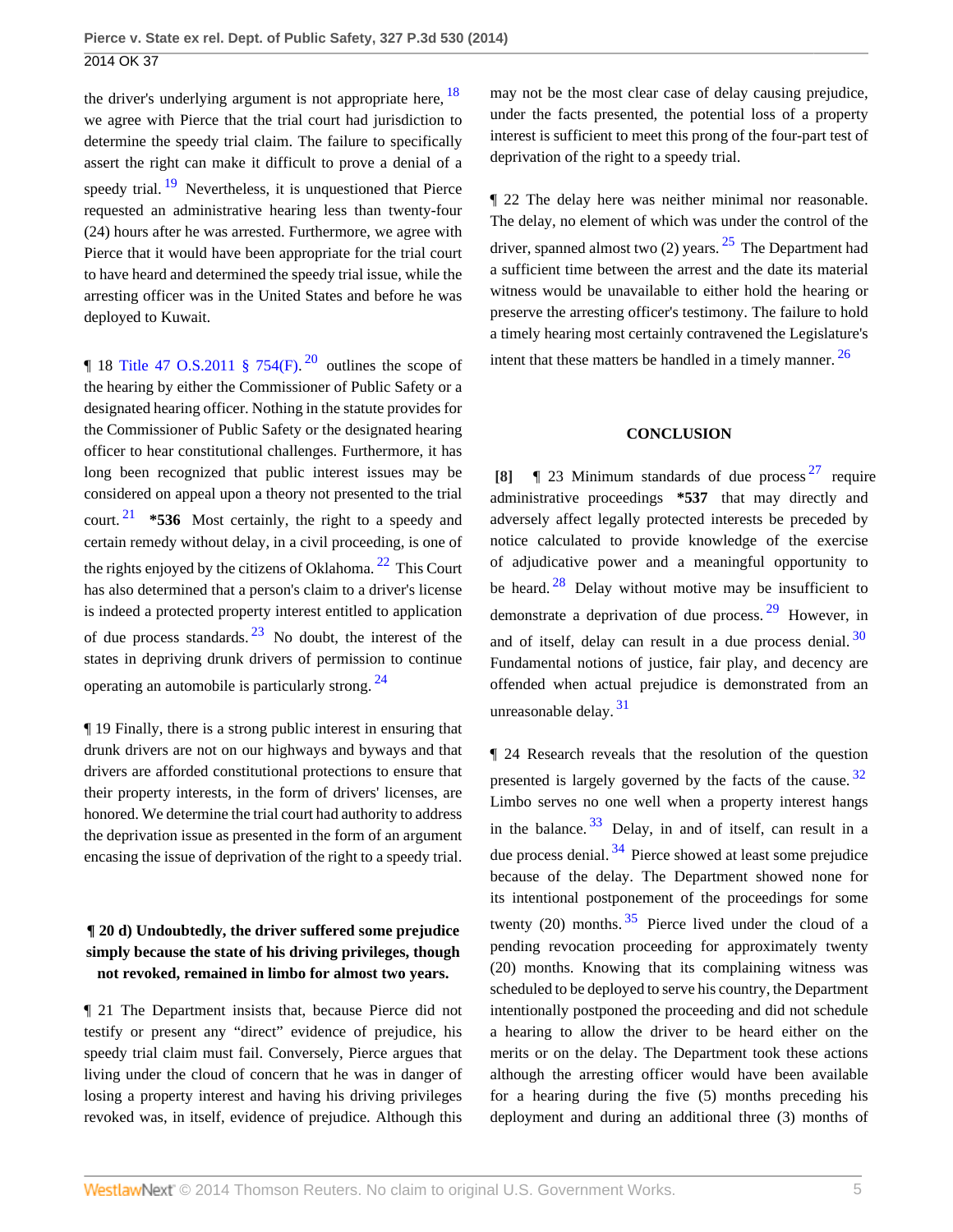training. Furthermore, it delayed the hearing for more than a month after the officer returned stateside. These delays occurred despite the driver's timely request for a hearing. Under these unique facts, we hold that the driver's right to a speedy hearing, guaranteed by the Okla. Const. art. 2,  $\S 6$ ,  $36$ was violated and order reinstatement of his driving privileges.

**COURT OF CIVIL APPEALS OPINION VACATED; TRIAL COURT AFFIRMED.**

[COLBERT,](http://www.westlaw.com/Link/Document/FullText?findType=h&pubNum=176284&cite=0280576601&originatingDoc=Ia4a8df28d5ee11e39488c8f438320c70&refType=RQ&originationContext=document&vr=3.0&rs=cblt1.0&transitionType=DocumentItem&contextData=(sc.Search)) C.J., REIF, V.C.J., [WATT,](http://www.westlaw.com/Link/Document/FullText?findType=h&pubNum=176284&cite=0176177301&originatingDoc=Ia4a8df28d5ee11e39488c8f438320c70&refType=RQ&originationContext=document&vr=3.0&rs=cblt1.0&transitionType=DocumentItem&contextData=(sc.Search)) [EDMONDSON,](http://www.westlaw.com/Link/Document/FullText?findType=h&pubNum=176284&cite=0176202101&originatingDoc=Ia4a8df28d5ee11e39488c8f438320c70&refType=RQ&originationContext=document&vr=3.0&rs=cblt1.0&transitionType=DocumentItem&contextData=(sc.Search)) [COMBS](http://www.westlaw.com/Link/Document/FullText?findType=h&pubNum=176284&cite=0143190401&originatingDoc=Ia4a8df28d5ee11e39488c8f438320c70&refType=RQ&originationContext=document&vr=3.0&rs=cblt1.0&transitionType=DocumentItem&contextData=(sc.Search)), JJ., CONCUR.

<span id="page-5-6"></span>**\*538** [WINCHESTER](http://www.westlaw.com/Link/Document/FullText?findType=h&pubNum=176284&cite=0126784101&originatingDoc=Ia4a8df28d5ee11e39488c8f438320c70&refType=RQ&originationContext=document&vr=3.0&rs=cblt1.0&transitionType=DocumentItem&contextData=(sc.Search)), [TAYLOR](http://www.westlaw.com/Link/Document/FullText?findType=h&pubNum=176284&cite=0169500901&originatingDoc=Ia4a8df28d5ee11e39488c8f438320c70&refType=RQ&originationContext=document&vr=3.0&rs=cblt1.0&transitionType=DocumentItem&contextData=(sc.Search)), [GURICH](http://www.westlaw.com/Link/Document/FullText?findType=h&pubNum=176284&cite=0180213701&originatingDoc=Ia4a8df28d5ee11e39488c8f438320c70&refType=RQ&originationContext=document&vr=3.0&rs=cblt1.0&transitionType=DocumentItem&contextData=(sc.Search)), JJ., DISSENT.

KAUGER, J., NOT PARTICIPATING.

**Parallel Citations**

2014 OK 37

#### Footnotes

- <span id="page-5-0"></span>[1](#page-2-2) The Court of Civil Appeals issued opinions in the two companion cases, both of which were reversed and remanded to the trial court for consideration of all factors related to the issue of whether a constitutional right to a speedy trial was violated. See, ¶ 8 and accompanying footnotes, infra. See, No. 111,420, *Macey v. State of Oklahoma ex rel. Dept. of Public Safety,* (November 15, 2013) [Mandate issued December 13, 2013]; No. 111,419, *Irlando v. State of Oklahama ex rel. Dept. of Public Safety* (November 15, 2013) [Mandate issued on November 15, 2013].
- <span id="page-5-1"></span>[2](#page-2-3) The [Okla. Const. art. 2, § 6](http://www.westlaw.com/Link/Document/FullText?findType=L&pubNum=1000165&cite=OKCNART2S6&originatingDoc=Ia4a8df28d5ee11e39488c8f438320c70&refType=LQ&originationContext=document&vr=3.0&rs=cblt1.0&transitionType=DocumentItem&contextData=(sc.Search)) provides:

"The courts of justice of the State shall be open to every person, and speedy and certain remedy afforded for every wrong and for every injury to person, property, or reputation; and right and justice shall be administered without sale, denial, delay or prejudice."

Although the United States Const. does not have a constitutional provision identical to [art. 2, § 6](http://www.westlaw.com/Link/Document/FullText?findType=L&pubNum=1000165&cite=OKCNART2S6&originatingDoc=Ia4a8df28d5ee11e39488c8f438320c70&refType=LQ&originationContext=document&vr=3.0&rs=cblt1.0&transitionType=DocumentItem&contextData=(sc.Search)), the Sixth Amendment guarantees the right to a speedy and public trial, providing in pertinent part:

"In criminal prosecutions, the accused shall enjoy the right to a speedy and public trial ..."

- <span id="page-5-2"></span>[3](#page-2-4) See, ¶ 4 and accompanying footnotes, infra.
- <span id="page-5-3"></span>[4](#page-2-5) [Title 47 O.S.2011 § 754\(D\)](http://www.westlaw.com/Link/Document/FullText?findType=L&pubNum=1000165&cite=OKSTT47S754&originatingDoc=Ia4a8df28d5ee11e39488c8f438320c70&refType=LQ&originationContext=document&vr=3.0&rs=cblt1.0&transitionType=DocumentItem&contextData=(sc.Search)) providing in pertinent part:

"Upon the written request of a person whose driving privilege has been revoked or denied by notice given in accordance with this section or Section 2–116 of this title, the Department shall grant the person an opportunity to be heard if the request is received by the Department within fifteen (15) days after the notice...."

<span id="page-5-4"></span>[5](#page-2-6) Transcript of proceedings, August 16, 2012, Officer Justin Hewett testifying in pertinent part:

at pp. 33–34 "... Q. Do you recall when you left [the United States]?

- A. I left for Fort Sill in March. I left for Mississippi in April. And I arrived in Kuwait in July of—all in 2011...."
- at p. 37 "... THE COURT: So you were available until at least March of 2011, and could have been available, I guess, on an emergency basis until you actually left the country?
- THE WITNESS: Correct...."
- <span id="page-5-5"></span>[6](#page-2-7) [Title 47 O.S.2011 § 755](http://www.westlaw.com/Link/Document/FullText?findType=L&pubNum=1000165&cite=OKSTT47S755&originatingDoc=Ia4a8df28d5ee11e39488c8f438320c70&refType=LQ&originationContext=document&vr=3.0&rs=cblt1.0&transitionType=DocumentItem&contextData=(sc.Search)) providing in pertinent part:

"If the revocation or denial is sustained, the person whose license or permit to drive or nonresident operating privilege has been revoked or denied may file a petition for appeal in the district court in the manner and subject to the proceedings provided for in Section 6–211 of this title ..."

#### [Title 47 O.S.2011 § 6–211](http://www.westlaw.com/Link/Document/FullText?findType=L&pubNum=1000165&cite=OKSTT47S6-211&originatingDoc=Ia4a8df28d5ee11e39488c8f438320c70&refType=LQ&originationContext=document&vr=3.0&rs=cblt1.0&transitionType=DocumentItem&contextData=(sc.Search)) providing in pertinent part:

"A. Any person denied driving privileges, or whose driving privilege has been cancelled, denied, suspended or revoked by the Department ... shall have the right of appeal to the district court as hereinafter provided....

E. The petition shall be filed within thirty (30) days after the order has been served upon the person, except a petition relating to an implied consent revocation shall be filed within thirty (30) days after the Department gives notice to the person that the revocation is sustained ... It shall be the duty of the district court to enter an order setting the matter for hearing not less than fifteen (15) days and not more than thirty (30) days from the date the petition is filed....

M. An appeal may be taken by the person or by the Department from the order or judgment of the district court to the Supreme Court of the State of Oklahoma as otherwise provided by law."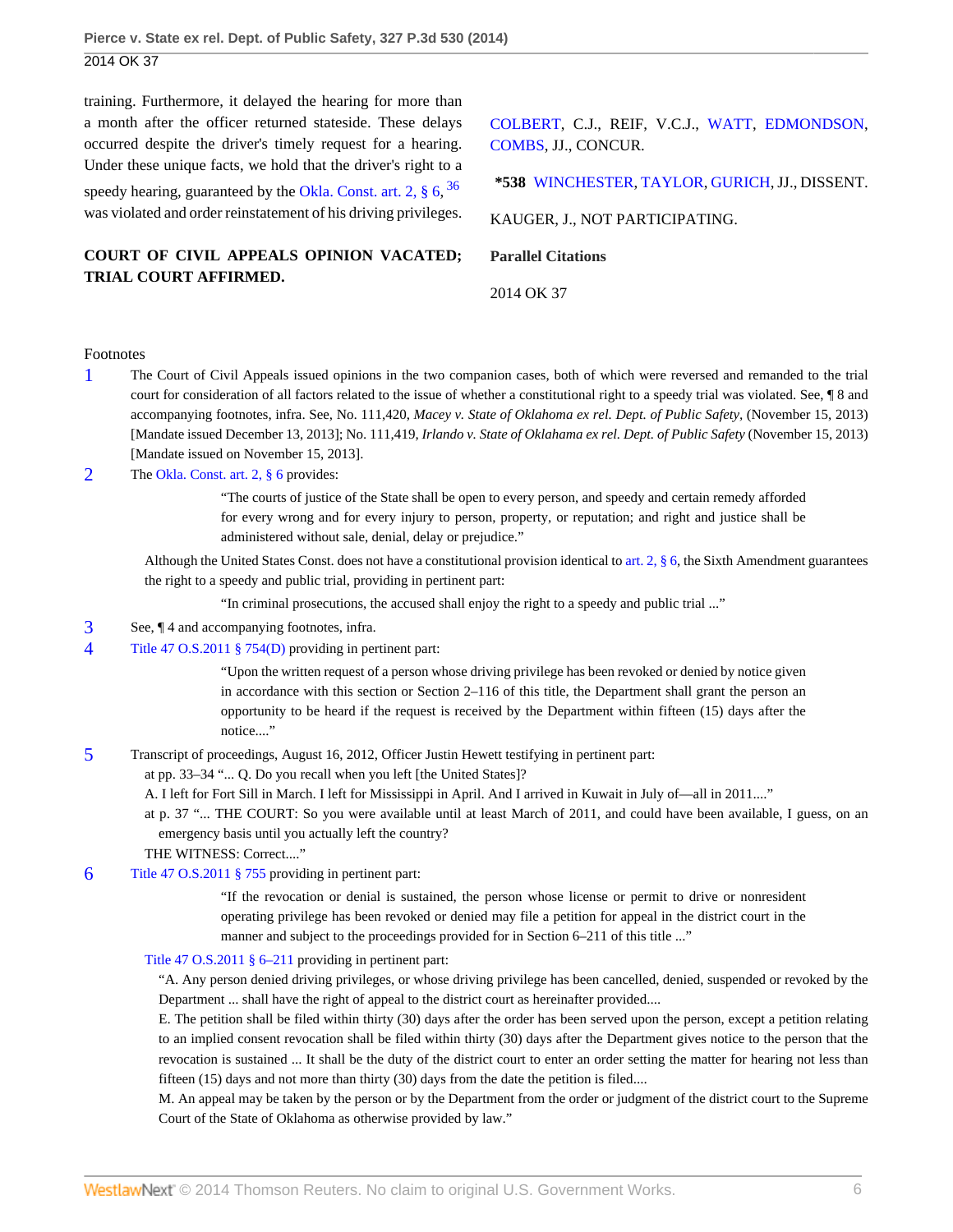## 2014 OK 37

- <span id="page-6-0"></span>[7](#page-2-8) The [Okla. Const. art. 2, § 6,](http://www.westlaw.com/Link/Document/FullText?findType=L&pubNum=1000165&cite=OKCNART2S6&originatingDoc=Ia4a8df28d5ee11e39488c8f438320c70&refType=LQ&originationContext=document&vr=3.0&rs=cblt1.0&transitionType=DocumentItem&contextData=(sc.Search)) see note 2, supra.
- <span id="page-6-1"></span>[8](#page-2-9) *Matter of A.M. and R.W.,* [2000 OK 82, ¶ 6, 13 P.3d 484](http://www.westlaw.com/Link/Document/FullText?findType=Y&serNum=2000582552&pubNum=4645&originationContext=document&vr=3.0&rs=cblt1.0&transitionType=DocumentItem&contextData=(sc.Search)).
- <span id="page-6-2"></span>[9](#page-2-10) *[Id.;](http://www.westlaw.com/Link/Document/FullText?findType=Y&serNum=2000582552&originationContext=document&vr=3.0&rs=cblt1.0&transitionType=DocumentItem&contextData=(sc.Search)) [Neil Acquisition, L.L.C. v. Wingrod Investment Corp.,](http://www.westlaw.com/Link/Document/FullText?findType=Y&serNum=1996258263&pubNum=661&originationContext=document&vr=3.0&rs=cblt1.0&transitionType=DocumentItem&contextData=(sc.Search))* 1996 OK 125, fn. 1, 932 P.2d 1100.
- <span id="page-6-3"></span>[10](#page-3-5) *[State of Oklahoma ex rel. Oklahoma Bar Ass'n v. Maddox,](http://www.westlaw.com/Link/Document/FullText?findType=Y&serNum=2010939359&originationContext=document&vr=3.0&rs=cblt1.0&transitionType=DocumentItem&contextData=(sc.Search))* see note 22, infra; *[Flandermeyer v. Bonner,](http://www.westlaw.com/Link/Document/FullText?findType=Y&serNum=2010695423&originationContext=document&vr=3.0&rs=cblt1.0&transitionType=DocumentItem&contextData=(sc.Search))* see note 22, infra; *[Meadows](http://www.westlaw.com/Link/Document/FullText?findType=Y&serNum=1980144106&originationContext=document&vr=3.0&rs=cblt1.0&transitionType=DocumentItem&contextData=(sc.Search)) [v. Meadows,](http://www.westlaw.com/Link/Document/FullText?findType=Y&serNum=1980144106&originationContext=document&vr=3.0&rs=cblt1.0&transitionType=DocumentItem&contextData=(sc.Search))* see note 22, infra.
- <span id="page-6-4"></span>[11](#page-3-6) *[Price v. Reed,](http://www.westlaw.com/Link/Document/FullText?findType=Y&serNum=1986135885&originationContext=document&vr=3.0&rs=cblt1.0&transitionType=DocumentItem&contextData=(sc.Search))* see note 23, infra.
- <span id="page-6-5"></span>[12](#page-3-7) *[State of Oklahoma ex rel. Oklahoma Bar Ass'n v. Mothershed,](http://www.westlaw.com/Link/Document/FullText?findType=Y&serNum=2026318773&pubNum=4645&originationContext=document&vr=3.0&rs=cblt1.0&transitionType=DocumentItem&contextData=(sc.Search))* 2011 OK 84, ¶ 64, 264 P.3d 1197; *[Flandermeyer v. Bonner,](http://www.westlaw.com/Link/Document/FullText?findType=Y&serNum=2010695423&originationContext=document&vr=3.0&rs=cblt1.0&transitionType=DocumentItem&contextData=(sc.Search))* see note 22, infra, explaining *Barker v. Wingo,* [407 U.S. 514, 92 S.Ct. 2182, 2192, 33 L.Ed.2d 101 \(1973\)](http://www.westlaw.com/Link/Document/FullText?findType=Y&serNum=1972127165&pubNum=708&fi=co_pp_sp_708_2192&originationContext=document&vr=3.0&rs=cblt1.0&transitionType=DocumentItem&contextData=(sc.Search)#co_pp_sp_708_2192) and citing *[Civil Serv. Comm'n of](http://www.westlaw.com/Link/Document/FullText?findType=Y&serNum=1982146901&originationContext=document&vr=3.0&rs=cblt1.0&transitionType=DocumentItem&contextData=(sc.Search)) [the City of Tulsa v. Gresham,](http://www.westlaw.com/Link/Document/FullText?findType=Y&serNum=1982146901&originationContext=document&vr=3.0&rs=cblt1.0&transitionType=DocumentItem&contextData=(sc.Search))* see note 22, infra.
- <span id="page-6-6"></span>[13](#page-3-8) See,  $\P$  4 and accompanying footnotes, supra.
- <span id="page-6-7"></span>[14](#page-3-9) Transcript of Proceedings, August 16, 2012, Ms. Murray arguing before the trial court at pp. 22 and 25:

"... MS. MURRAY: Your Honor, may I please make my argument for the record?

THE COURT: Yes.

MS. MURRAY: Thank you. There is no right to a speedy trial in a civil case....

[W]e have only a certain budget and a finite number of employees, but we have zero control over the number of drunk drivers in the State of Oklahoma and over the number of officer arrests of those drunk drivers....

- [T]here's so many DUIs in the state that DPS can't keep up...."
- <span id="page-6-8"></span>[15](#page-3-10) Transcript of Proceedings, August 16, 2012, Ms. Murray's response to the trial court's inquiry providing in pertinent part at p. 28:

"... THE COURT: What I'm trying to find out ma'am, is this: Was the reason for the delay in the hearing due to the unavailability of the witness, the officer, or was it due to the unavailability of time to hear it?

### MS. MURRAY: **In this case, it would have totally been due to the unavailability of the witness. The witness in this case** ..." [Emphasis provided.]

<span id="page-6-9"></span>[16](#page-3-11) Transcript of Proceedings, August 16, 2012, Sergeant John Bishop testifying in pertinent part at pp. 44–45:

"... Q (By Mr. Stockwell) Sergeant Bishop, those two pieces of paper you gave me, one is a full document, the other just has writing on the very top. Would you—referring to that, would you read that into the record, please. And when you do that, indicate who it's from and who it's to.

A. Okay. I'll do it in chronological order. I think that'll help. It's communication from DeAnn Taylor to Officer Justin Hewett on Tuesday, February 8th at 1306 or 1:06 p.m.

The e-mail says, To Justin, please send me a list of all cases, if any, that you are current—that you currently have pending that we need to continue at the administrative level. And it's signed DeAnn Taylor.

Q. That was February 8, 2011?

A. Yes, sir. February 8, 2011.

Justin Hewett responds to DeAnn Taylor, DeAnn, here are the remaining implied consent hearings before I deploy. And he list off one, two, three, four, five, six, seven cases, and it's signed Justin Hewett.

And then DeAnn copied Justin Hewett, myself, and another supervisor as she addressed Justin Hewett or as she addressed a person, Tammy West, I believe, from DPS, and that correspondence says, Tammy, here's a list of the IC, implied consent, hearings that we need to be continued. The hearings are not to be reset until we receive notification that Justin is back from deployment and able to handle the hearings. And it's signed DeAnn.

Q. Did you have any communication with DeAnn Taylor regarding why continue the hearings and not just have them now?

A. Yeah. We—I was trying to keep an open communication with all the courts and DeAnn, and I spoke about why we were continuing the hearings. And she advised that if the hearing—the implied consent hearing was set and it went to a district court appeal, that the district court appeal could be up to three months away depending on their log, and the witnesses would be unavailable to testify and they would have to have that witness to testify after the implied consent hearing...."

- <span id="page-6-10"></span>[17](#page-3-12) *Ellis v. State,* [2003 OK CR 18, ¶ 47, 76 P.3d 1131.](http://www.westlaw.com/Link/Document/FullText?findType=Y&serNum=2003610964&pubNum=4645&originationContext=document&vr=3.0&rs=cblt1.0&transitionType=DocumentItem&contextData=(sc.Search))
- <span id="page-6-11"></span>[18](#page-4-1) Generally, the law will make assertion if the party is incarcerated. See, *[State of Oklahoma ex rel. Trusty v. Graham,](http://www.westlaw.com/Link/Document/FullText?findType=Y&serNum=1974125445&pubNum=661&originationContext=document&vr=3.0&rs=cblt1.0&transitionType=DocumentItem&contextData=(sc.Search))* 1974 OK CR [146, 525 P.2d 1231;](http://www.westlaw.com/Link/Document/FullText?findType=Y&serNum=1974125445&pubNum=661&originationContext=document&vr=3.0&rs=cblt1.0&transitionType=DocumentItem&contextData=(sc.Search)) *Davidson v. State,* [1946 OK CR ––––, 82 Okla.Crim. 402, 171 P.2d 640.](http://www.westlaw.com/Link/Document/FullText?findType=Y&serNum=1946112492&pubNum=661&originationContext=document&vr=3.0&rs=cblt1.0&transitionType=DocumentItem&contextData=(sc.Search))
- <span id="page-6-12"></span>[19](#page-4-2) *[Barker v. Wingo,](http://www.westlaw.com/Link/Document/FullText?findType=Y&serNum=1972127165&originationContext=document&vr=3.0&rs=cblt1.0&transitionType=DocumentItem&contextData=(sc.Search))* see note 12, supra.
- <span id="page-6-13"></span>[20](#page-4-3) [Title 47 O.S.2011 § 754\(F\)](http://www.westlaw.com/Link/Document/FullText?findType=L&pubNum=1000165&cite=OKSTT47S754&originatingDoc=Ia4a8df28d5ee11e39488c8f438320c70&refType=LQ&originationContext=document&vr=3.0&rs=cblt1.0&transitionType=DocumentItem&contextData=(sc.Search)) provides:

"The hearing before the Commissioner of Public Safety or a designated hearing officer shall be conducted in the county of arrest or may be conducted by telephone conference call. The hearing may be recorded and its scope shall cover the issues of whether the officer had a reasonable ground to believe the person had been operating or was in actual physical control of a vehicle upon the public roads, highways, streets, turnpikes or other public place of this state while under the influence of alcohol, any other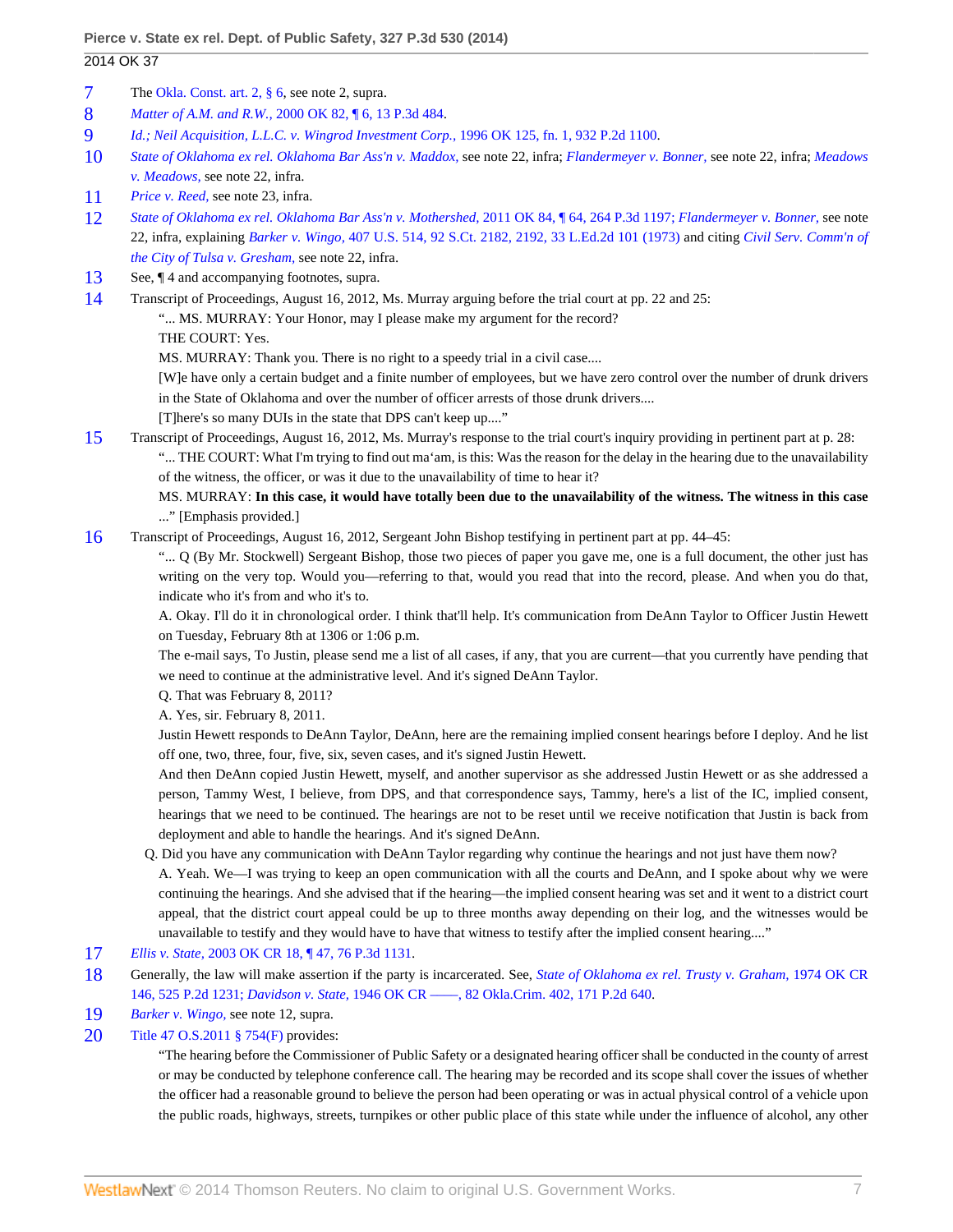intoxicating substance, or the combined influence of alcohol and any other intoxicating substance as prohibited by law, and whether the person was placed under arrest.

1. If the revocation or denial is based upon a breath or blood test result and a sworn report from a law enforcement officer, the scope of the hearing shall also cover the issues as to whether:

a. if timely requested by the person, the person was not denied a breath or blood test,

b. the specimen was obtained from the person within two (2) hours of the arrest of the person,

c. the person, if under twenty-one (21) years of age, was advised that driving privileges would be revoked or denied if the test result reflected the presence of any measurable quantity of alcohol,

d. the person, if twenty-one (21) years of age or older, was advised that driving privileges would be revoked or denied if the test result reflected an alcohol concentration of eight-hundredths (0.08) or more, and

e. The test result in fact reflects the alcohol concentration.

2. If the revocation or denial is based upon the refusal of the person to submit to a breath or blood test, reflected in a sworn report by a law enforcement officer, the scope of the hearing shall also include whether:

a. the person refused to submit to the test or tests, and

b. the person was informed that driving privileges would be revoked or denied if the person refused to submit to the test or tests."

- <span id="page-7-0"></span>[21](#page-4-4) *[Starkey v. Oklahoma Dept. of Corrections,](http://www.westlaw.com/Link/Document/FullText?findType=Y&serNum=2030867465&pubNum=4645&originationContext=document&vr=3.0&rs=cblt1.0&transitionType=DocumentItem&contextData=(sc.Search))* 2013 OK 43, fn. 30, 305 P.3d 1004; *[Davis v. GHS Health Maint. Org. Inc.,](http://www.westlaw.com/Link/Document/FullText?findType=Y&serNum=2001077820&pubNum=4645&originationContext=document&vr=3.0&rs=cblt1.0&transitionType=DocumentItem&contextData=(sc.Search))* 2001 OK 3, [¶ 25, 22 P.3d 1204.](http://www.westlaw.com/Link/Document/FullText?findType=Y&serNum=2001077820&pubNum=4645&originationContext=document&vr=3.0&rs=cblt1.0&transitionType=DocumentItem&contextData=(sc.Search)) See also, *[Simons v. Brashears Transfer & Storage,](http://www.westlaw.com/Link/Document/FullText?findType=Y&serNum=1959123287&pubNum=661&originationContext=document&vr=3.0&rs=cblt1.0&transitionType=DocumentItem&contextData=(sc.Search))* 1959 OK 156, ¶ 24, 344 P.2d 1107.
- <span id="page-7-1"></span>[22](#page-4-5) *[State of Oklahoma ex rel. Oklahoma Bar Ass'n v. Maddox,](http://www.westlaw.com/Link/Document/FullText?findType=Y&serNum=2010939359&pubNum=4645&originationContext=document&vr=3.0&rs=cblt1.0&transitionType=DocumentItem&contextData=(sc.Search))* 2006 OK 95, fn. 11, 152 P.3d 204; *[Flandermeyer v. Bonner,](http://www.westlaw.com/Link/Document/FullText?findType=Y&serNum=2010695423&pubNum=4645&originationContext=document&vr=3.0&rs=cblt1.0&transitionType=DocumentItem&contextData=(sc.Search))* 2006 OK [87, ¶ 11, 152 P.3d 195;](http://www.westlaw.com/Link/Document/FullText?findType=Y&serNum=2010695423&pubNum=4645&originationContext=document&vr=3.0&rs=cblt1.0&transitionType=DocumentItem&contextData=(sc.Search)) *Meadows v. Meadows,* [1980 OK 158, ¶ 7, 619 P.2d 598.](http://www.westlaw.com/Link/Document/FullText?findType=Y&serNum=1980144106&pubNum=661&originationContext=document&vr=3.0&rs=cblt1.0&transitionType=DocumentItem&contextData=(sc.Search)) See also, *[Civil Service Commission of the City of](http://www.westlaw.com/Link/Document/FullText?findType=Y&serNum=1982146901&pubNum=661&originationContext=document&vr=3.0&rs=cblt1.0&transitionType=DocumentItem&contextData=(sc.Search)) Tulsa v. Gresham,* [1982 OK 125, ¶¶ 38–40, 653 P.2d 920.](http://www.westlaw.com/Link/Document/FullText?findType=Y&serNum=1982146901&pubNum=661&originationContext=document&vr=3.0&rs=cblt1.0&transitionType=DocumentItem&contextData=(sc.Search))
- <span id="page-7-2"></span>[23](#page-4-6) *Price v. Reed,* [1986 OK 43, ¶ 19, 725 P.2d 1254.](http://www.westlaw.com/Link/Document/FullText?findType=Y&serNum=1986135885&pubNum=661&originationContext=document&vr=3.0&rs=cblt1.0&transitionType=DocumentItem&contextData=(sc.Search))
- <span id="page-7-3"></span>[24](#page-4-7) *Illinois v. Batchelder,* [463 U.S. 1112, 103 S.Ct. 3513, 3516, 77 L.Ed.2d 1267\(1983\);](http://www.westlaw.com/Link/Document/FullText?findType=Y&serNum=1983131595&pubNum=708&fi=co_pp_sp_708_3516&originationContext=document&vr=3.0&rs=cblt1.0&transitionType=DocumentItem&contextData=(sc.Search)#co_pp_sp_708_3516) *[Price v. Reed,](http://www.westlaw.com/Link/Document/FullText?findType=Y&serNum=1986135885&originationContext=document&vr=3.0&rs=cblt1.0&transitionType=DocumentItem&contextData=(sc.Search))* see note 23, supra. Argument before the trial court in *Irlando v. Commissioner of the Dept. of Public Safety,* No. 111, 419, provided that there are some thirtythousand (30,000) arrests for driving under the influence in Oklahoma annually, and that ten-thousand (10,000) of those cases go through the administrative hearing process. Transcript of Partial Proceedings, July 30, 2012, p. 14.
- <span id="page-7-4"></span>[25](#page-4-8) See, *[State ex rel. Oklahoma Bar Ass'n v. Mothershed,](http://www.westlaw.com/Link/Document/FullText?findType=Y&serNum=2026318773&originationContext=document&vr=3.0&rs=cblt1.0&transitionType=DocumentItem&contextData=(sc.Search))* note 12, supra [Six-month delay in holding trial panel hearing did not violate attorney's constitutional right to a speedy trial in a civil proceeding.].
- <span id="page-7-5"></span>[26](#page-4-9) The short-fuse time limits the Legislature imposes upon the plaintiffs in revocation proceedings indicates that it intended that these matters be dealt with judiciously so that those driving under the influence on Oklahoma's byways and highways could be quickly stopped from continuing with such practices. See, [47 O.S.2011 § 754\(D\)](http://www.westlaw.com/Link/Document/FullText?findType=L&pubNum=1000165&cite=OKSTT47S754&originatingDoc=Ia4a8df28d5ee11e39488c8f438320c70&refType=LQ&originationContext=document&vr=3.0&rs=cblt1.0&transitionType=DocumentItem&contextData=(sc.Search)), note 4, supra, giving a driver fifteen (15) days to request a hearing before the Department. See also, [47 O.S. § 6–211,](http://www.westlaw.com/Link/Document/FullText?findType=L&pubNum=1000165&cite=OKSTT47S6-211&originatingDoc=Ia4a8df28d5ee11e39488c8f438320c70&refType=LQ&originationContext=document&vr=3.0&rs=cblt1.0&transitionType=DocumentItem&contextData=(sc.Search)) giving drivers thirty (30) days to file an appeal from a revocation and requiring the district court to set a hearing within fifteen (15) days and not more than thirty (30) days from the date of the petition.
- <span id="page-7-6"></span>[27](#page-4-10) [United States Const. amend. 14, § 1](http://www.westlaw.com/Link/Document/FullText?findType=L&pubNum=1000546&cite=USCOAMENDXIVS1&originatingDoc=Ia4a8df28d5ee11e39488c8f438320c70&refType=LQ&originationContext=document&vr=3.0&rs=cblt1.0&transitionType=DocumentItem&contextData=(sc.Search)) providing in pertinent part:

"... No state shall make or enforce any law which shall abridge the privileges or immunities of citizens of the United States; nor shall any State deprive any person of life, liberty or property, without due process of law; nor deny to any person within its jurisdiction the equal protection of the laws."

The [Okla. Const. art. 2, § 7](http://www.westlaw.com/Link/Document/FullText?findType=L&pubNum=1000165&cite=OKCNART2S7&originatingDoc=Ia4a8df28d5ee11e39488c8f438320c70&refType=LQ&originationContext=document&vr=3.0&rs=cblt1.0&transitionType=DocumentItem&contextData=(sc.Search)) provides:

"No person shall be deprived of life, liberty, or property, without due process of law."

Oklahoma's due process clause is coextensive with its federal counterpart and may, in some situations, afford greater due process protections than its federal counterpart. *[State ex rel. Board of Regents of the University of Oklahoma v. Lucas,](http://www.westlaw.com/Link/Document/FullText?findType=Y&serNum=2029985850&pubNum=4645&originationContext=document&vr=3.0&rs=cblt1.0&transitionType=DocumentItem&contextData=(sc.Search))* 2013 OK 14, fn. [25, 297 P.3d 378;](http://www.westlaw.com/Link/Document/FullText?findType=Y&serNum=2029985850&pubNum=4645&originationContext=document&vr=3.0&rs=cblt1.0&transitionType=DocumentItem&contextData=(sc.Search)) *[Oklahoma Corrections Professional Ass'n, Inc. v. Jackson,](http://www.westlaw.com/Link/Document/FullText?findType=Y&serNum=2027887867&pubNum=4645&originationContext=document&vr=3.0&rs=cblt1.0&transitionType=DocumentItem&contextData=(sc.Search))* 2012 OK 53, fn. 13, 280 P.3d 959.

- <span id="page-7-7"></span>[28](#page-4-11) *[DuLaney v. Oklahoma State Dept. of Health](http://www.westlaw.com/Link/Document/FullText?findType=Y&serNum=1993180915&pubNum=661&originationContext=document&vr=3.0&rs=cblt1.0&transitionType=DocumentItem&contextData=(sc.Search))*, 1993 OK 113, ¶ 9, 868 P.2d 676; *[Harry R. Carlile Trust v. Cotton Petroleum,](http://www.westlaw.com/Link/Document/FullText?findType=Y&serNum=1986122564&pubNum=661&originationContext=document&vr=3.0&rs=cblt1.0&transitionType=DocumentItem&contextData=(sc.Search))* 1986 [OK 16, ¶¶ 12–14, 732 P.2d 438,](http://www.westlaw.com/Link/Document/FullText?findType=Y&serNum=1986122564&pubNum=661&originationContext=document&vr=3.0&rs=cblt1.0&transitionType=DocumentItem&contextData=(sc.Search)) *cert. denied,* [483 U.S. 1021, 107 S.Ct. 3265, 97 L.Ed.2d 764 \(1987\)](http://www.westlaw.com/Link/Document/FullText?findType=Y&serNum=1987086357&pubNum=708&originationContext=document&vr=3.0&rs=cblt1.0&transitionType=DocumentItem&contextData=(sc.Search)); *[Cate v. Archon Oil Co.,](http://www.westlaw.com/Link/Document/FullText?findType=Y&serNum=1985109651&pubNum=661&originationContext=document&vr=3.0&rs=cblt1.0&transitionType=DocumentItem&contextData=(sc.Search))* 1985 [OK 15, ¶ 7, 695 P.2d 1352](http://www.westlaw.com/Link/Document/FullText?findType=Y&serNum=1985109651&pubNum=661&originationContext=document&vr=3.0&rs=cblt1.0&transitionType=DocumentItem&contextData=(sc.Search)).
- <span id="page-7-8"></span>[29](#page-4-12) *Wright v. State of Oklahoma,* [2001 OK CR 19, ¶¶ 13–14, 30 P.3d 1148.](http://www.westlaw.com/Link/Document/FullText?findType=Y&serNum=2001552497&pubNum=4645&originationContext=document&vr=3.0&rs=cblt1.0&transitionType=DocumentItem&contextData=(sc.Search))
- <span id="page-7-9"></span>[30](#page-4-13) *DeLancy v. Caldwell,* [741 F.2d 1246 \(10th Cir.1984\).](http://www.westlaw.com/Link/Document/FullText?findType=Y&serNum=1984141097&pubNum=350&originationContext=document&vr=3.0&rs=cblt1.0&transitionType=DocumentItem&contextData=(sc.Search))
- <span id="page-7-10"></span>[31](#page-4-14) *United States v. Lovasco,* [431 U.S. 783, 97 S.Ct. 2044, 2049, 52 L.Ed.2d 752 \(1977\)](http://www.westlaw.com/Link/Document/FullText?findType=Y&serNum=1977118799&pubNum=708&fi=co_pp_sp_708_2049&originationContext=document&vr=3.0&rs=cblt1.0&transitionType=DocumentItem&contextData=(sc.Search)#co_pp_sp_708_2049), *rehearing denied,* [434 U.S. 881, 98 S.Ct. 242,](http://www.westlaw.com/Link/Document/FullText?findType=Y&serNum=1977223012&pubNum=708&originationContext=document&vr=3.0&rs=cblt1.0&transitionType=DocumentItem&contextData=(sc.Search)) [54 L.Ed.2d 164 \(1977\)](http://www.westlaw.com/Link/Document/FullText?findType=Y&serNum=1977223012&pubNum=708&originationContext=document&vr=3.0&rs=cblt1.0&transitionType=DocumentItem&contextData=(sc.Search)); *Thomas v. State of Oklahoma,* [1989 OK CR 37, ¶ 17, 777 P.2d 1366](http://www.westlaw.com/Link/Document/FullText?findType=Y&serNum=1989114251&pubNum=661&originationContext=document&vr=3.0&rs=cblt1.0&transitionType=DocumentItem&contextData=(sc.Search)).
- <span id="page-7-11"></span>[32](#page-4-15) *State v. Steigelman,* [2013 MT 153, 302 P.3d 396 \[426–](http://www.westlaw.com/Link/Document/FullText?findType=Y&serNum=2030680414&pubNum=4645&fi=co_pp_sp_4645_426&originationContext=document&vr=3.0&rs=cblt1.0&transitionType=DocumentItem&contextData=(sc.Search)#co_pp_sp_4645_426)day delay not violation of right to speedy trial.]; *[State v. Stops,](http://www.westlaw.com/Link/Document/FullText?findType=Y&serNum=2030531708&pubNum=4645&originationContext=document&vr=3.0&rs=cblt1.0&transitionType=DocumentItem&contextData=(sc.Search))* 2013 MT [131, 301 P.3d 811 \[740](http://www.westlaw.com/Link/Document/FullText?findType=Y&serNum=2030531708&pubNum=4645&originationContext=document&vr=3.0&rs=cblt1.0&transitionType=DocumentItem&contextData=(sc.Search)) days not too long when defendant responsible for delays.]; *Rodgers v. State,* [2011 WY 158, 265 P.3d 235](http://www.westlaw.com/Link/Document/FullText?findType=Y&serNum=2026533278&pubNum=4645&originationContext=document&vr=3.0&rs=cblt1.0&transitionType=DocumentItem&contextData=(sc.Search)) [\[180–d](http://www.westlaw.com/Link/Document/FullText?findType=Y&serNum=2026533278&pubNum=4645&originationContext=document&vr=3.0&rs=cblt1.0&transitionType=DocumentItem&contextData=(sc.Search))ay delay not unreasonable delay of speedy trial when delays caused by defendant.]; *Seteren v. State,* [2007 WY 144, 167](http://www.westlaw.com/Link/Document/FullText?findType=Y&serNum=2013189450&pubNum=4645&originationContext=document&vr=3.0&rs=cblt1.0&transitionType=DocumentItem&contextData=(sc.Search)) [P.3d 20 \[5–y](http://www.westlaw.com/Link/Document/FullText?findType=Y&serNum=2013189450&pubNum=4645&originationContext=document&vr=3.0&rs=cblt1.0&transitionType=DocumentItem&contextData=(sc.Search))ear delay not prejudicial to speedy trial rights where reason was full docket.]; *[Flandermeyer v. Bonner,](http://www.westlaw.com/Link/Document/FullText?findType=Y&serNum=2010695423&originationContext=document&vr=3.0&rs=cblt1.0&transitionType=DocumentItem&contextData=(sc.Search))* see note 22,